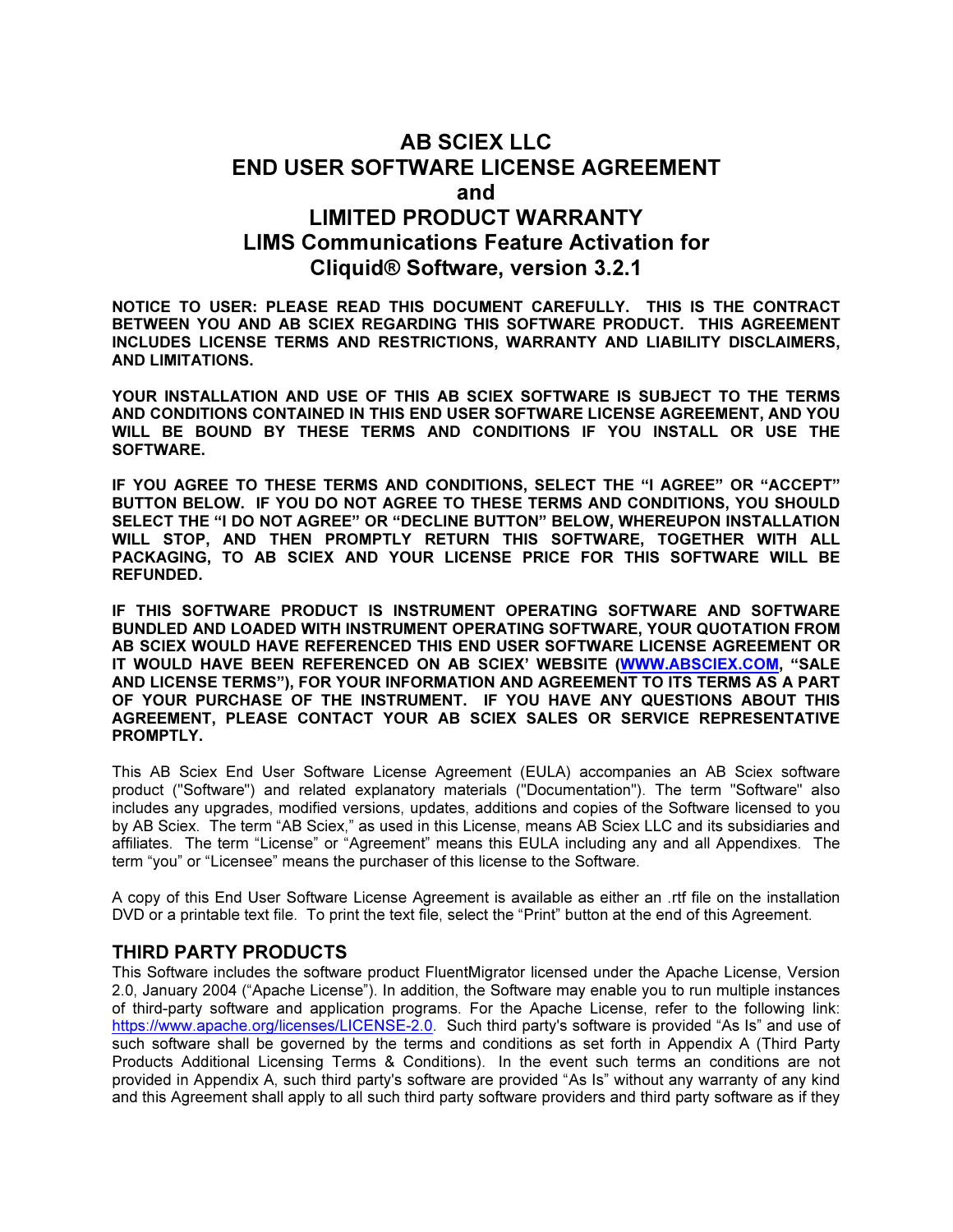were AB Sciex and the Software respectively. You are responsible for reviewing and complying with any licenses necessary to use any such third-party software. Such licenses may be included in your AB Sciex installation package.

## TITLE

Title, ownership rights and intellectual property rights in and to the Software and Documentation shall at all times remain with AB Sciex and its subsidiaries, and their suppliers. All rights not specifically granted by this License, including Federal and international copyrights, are reserved by AB Sciex or their respective owners.

## COPYRIGHT

The Software, including its structure, organization, code, user interface and associated Documentation, is a proprietary product of AB Sciex or its suppliers, and is protected by international laws of copyright. The law provides for civil and criminal penalties for anyone in violation of the laws of copyright.

## LICENSE

### Use of the Software

- 1. If the Software is not instrument operating software, subject to the terms and conditions of this Agreement, AB Sciex grants the purchaser of this product a non-exclusive license only to install and use the Software on a single computer (or in a single network, if your Software is designated as a network version). You may transfer the Software to another single computer (or network, if a network version), but the Software may never be installed on more than one computer (or more than one network, if a network version) at any one time.
- 2. If the Software is instrument operating software, you may install the Software on a single computer (or in a single network, if your Software is designated as a network version) and use the Software only for the operation of the instrument on which the Software is installed.
- 3. If the Software uses registration codes, access to the number of licensed copies of Software is controlled by a registration code. For example, if you have a registration code that enables you to use three copies of the Software simultaneously, you cannot install the Software on more than three separate computers.
- 4. You may make one copy of the Software in machine-readable form solely for backup or archival purposes. You must reproduce on any such copy all copyright notices and any other proprietary legends found on the original. You may not make any other copies of the Software.
- 5. From time to time, AB Sciex may change the terms of this Agreement. AB Sciex will notify you of such change. Your continued use of the Software will indicate your agreement to the change.

#### **Restrictions**

- 1. You may not use the Software, Documentation, or any associated documentation, in whole or in part, except as expressly permitted in this Agreement.
- 2. You may not sublicense, copy, merge, modify, sell, resell, rent, lease, assign, transfer (except temporarily in the event of a computer malfunction or as expressly permitted under Section 1 of "Use of the Software"), or distribute this license or the Software, or create derivative works based on the Software, or any part thereof or any interest therein.
- 3. You may not reverse assemble, decompile, modify, create any derivative works, or otherwise attempt, cause, or permit any reverse engineering of the Software or any part thereof.
- 4. You acknowledge that the Software in human-readable (source code) form, including its structure, sequence, and organization, is and remains the confidential trade secret of AB Sciex. You agree that you shall not attempt, cause or permit the reverse engineering, modification, decompiliation, disassembly of the Software to any human readable or perceivable form, or creation of any derivative works based on the Software or any part thereof.
- 5. You may not remove any proprietary, copyright, trade secret or warning legend from the Software or any Documentation and you acknowledge that the Software in human-readable (source code) form, including its structure, sequence, and organization, is and remains the confidential trade secret of AB Sciex.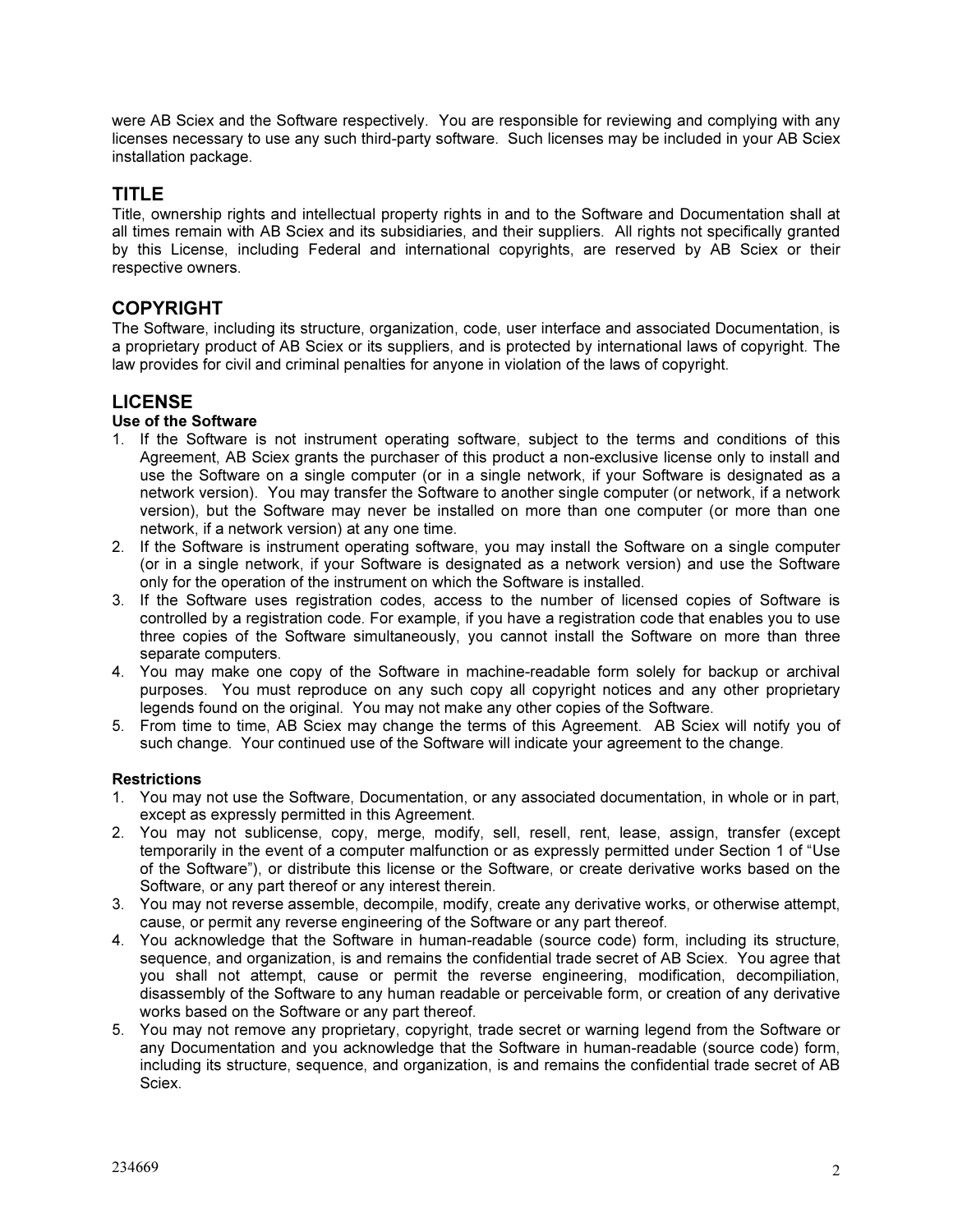- 6. You agree to comply fully with all export laws and restrictions and regulations of the United States or applicable foreign agencies or authorities. You agree that you will not export or reexport, directly or indirectly, the Software into any country prohibited by the United States Export Administration Act and the regulations thereunder or other applicable United States law.
- 7. Oracle Corporation prohibits any transfer of Oracle Corporation products embedded in the Software. If this Software includes Oracle Corporation products, please contact AB Sciex to obtain replacement operating software in connection with any sale of the instrument. A re-licensing fee may be charged for any such replacement operating software. (See "Third Party Products" above to determine if the Software includes Oracle Corporation products. If Oracle Corporation is not listed, the Software does not include Oracle Corporation products.)

#### Trial

If this license is granted on a trial basis, you are hereby notified that license management software may be included to automatically cause the Software to cease functioning at the end of the trial period.

#### Termination

You may terminate this Agreement by discontinuing use of the Software, removing all copies from your computers and storage media, and returning the Software and Documentation, and all copies thereof, to AB Sciex. AB Sciex may terminate this Agreement if you fail to comply with all of its terms, in which case you agree to discontinue using the Software, remove all copies from your computers and storage media, and return the Software and Documentation, and all copies thereof, to AB Sciex.

#### U.S. Government End Users

The Software is a "commercial item," as that term is defined in 48 C.F.R. 2.101 (Oct. 1995), consisting of "commercial computer software" and "commercial computer software documentation," as such terms are used in 48 C.F.R. 12.212 (Sept. 1995). Consistent with 48 C.F.R. 12.212 and 48 C.F.R. 227.7202-1 through 227.7202-4 (June 1995), all U.S. Government End Users acquire the Software with only those rights set forth herein.

#### European Community End Users

If this Software is used within a country of the European Community, nothing in this Agreement shall be construed as restricting any rights available under the European Community Software Directive, O.J. Eur. Comm. (No. L. 122) 42 (1991).

#### Regulated Uses

You acknowledge that the Software has not been cleared, approved, registered or otherwise qualified (collectively, "Approval") by AB Sciex with any regulatory agency, including without limitation for use in diagnostic or therapeutic procedures or any other use requiring compliance with any federal or state law regulating diagnostic or therapeutic products, blood products, medical devices or any similar product (hereafter collectively referred to as "federal or state drug laws"). The Software may not be used for any purpose that would require any such Approval unless proper Approval is obtained. You agree that if you elect to use the Software for a purpose that would subject you or the Software to the jurisdiction of any federal or state drug laws, you will be solely responsible for obtaining any required Approvals and otherwise ensuring that your use of the Software complies with such laws.

### LIMITED WARRANTY and LIMITATION OF REMEDIES

Limited Warranty. AB Sciex warrants that for a period of ninety (90) days from the beginning of the applicable warranty period (as described below), or for the designated warranty period if a different warranty period is designated as the warranty period for the Software in the current version of an instrument operating manual or catalog or in a specific written warranty including with and covering the Software, the Software will function substantially in accordance with the functions and features described in the Documentation delivered with the Software when properly installed, and that for a period of ninety days from the beginning of the applicable warranty period (as described below) the tapes, CDs, diskettes or other media bearing the Software will be free of defects in materials and workmanship under normal use.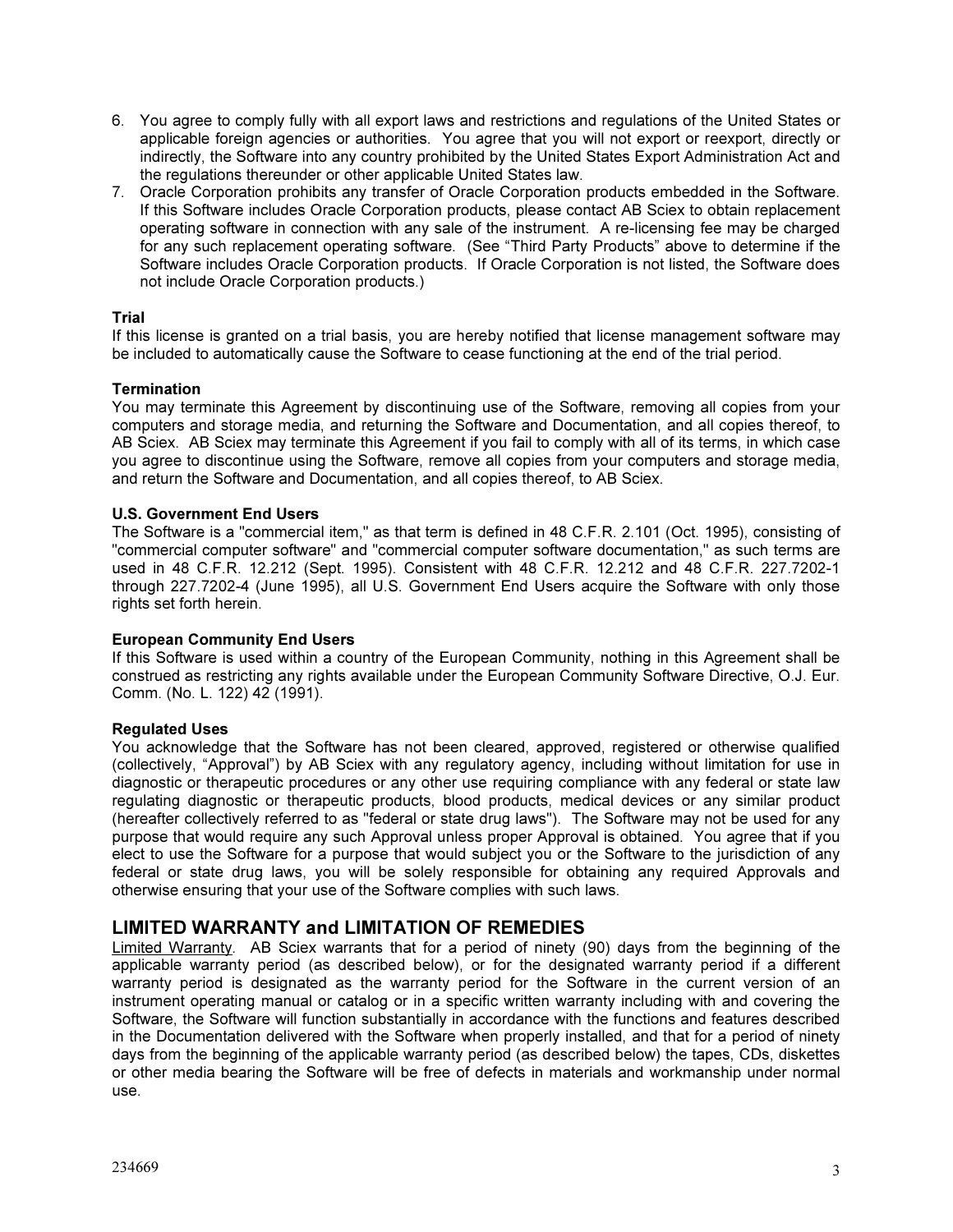The above warranties do not apply to defects resulting from misuse, neglect, or accident, including without limitation: operation outside of the environmental or use specifications, or not in conformance with the instructions for any instrument system, software, or accessories; improper or inadequate maintenance by the user; installation of software or interfacing, or use in combination with software or products not supplied or authorized by AB Sciex; and modification or repair of the products not authorized by AB Sciex.

Warranty Period Commencement Date. The applicable warranty period for software begins on the earlier of the date of installation or three (3) months from the date of shipment for software installed by AB Sciex personnel. For software installed by the purchaser or anyone other than AB Sciex, the warranty period begins on the date the software is delivered to you. The applicable warranty period for media begins on the date the media is delivered to the purchaser.

AB SCIEX MAKES NO OTHER WARRANTIES OF ANY KIND WHATSOEVER, EXPRESS OR IMPLIED, WITH RESPECT TO THE SOFTWARE OR DOCUMENTATION, INCLUDING BUT NOT LIMITED TO WARRANTIES OF FITNESS FOR A PARTICULAR PURPOSE OR MERCHANTABILITY OR THAT THE SOFTWARE OR DOCUMENTATION IS NON-INFRINGING. ALL OTHER WARRANTIES ARE EXPRESSLY DISCLAIMED. WITHOUT LIMITING THE GENERALITY OF THE FOREGOING, AB SCIEX MAKES NO WARRANTIES THAT THE SOFTWARE WILL MEET YOUR REQUIREMENTS, THAT OPERATION OF THE LICENSED SOFTWARE WILL BE UNINTERRUPTED OR ERROR FREE OR WILL CONFORM EXACTLY TO THE DOCUMENTATION, OR THAT AB SCIEX WILL CORRECT ALL PROGRAM ERRORS. AB SCIEX'S SOLE LIABILITY AND RESPONSIBILITY FOR BREACH OF WARRANTY RELATING TO THE SOFTWARE OR DOCUMENTATION SHALL BE LIMITED, AT AB SCIEX'S SOLE OPTION, TO (1) CORRECTION OF ANY ERROR IDENTIFIED TO AB SCIEX IN A WRITING FROM YOU IN A SUBSEQUENT RELEASE OF THE SOFTWARE, WHICH SHALL BE SUPPLIED TO YOU FREE OF CHARGE, (2) ACCEPTING A RETURN OF THE PRODUCT AND REFUNDING THE PURCHASE PRICE UPON RETURN OF THE PRODUCT AND REMOVAL OF ALL COPIES OF THE SOFTWARE FROM YOUR COMPUTERS AND STORAGE DEVICES, (3) REPLACEMENT OF THE DEFECTIVE SOFTWARE WITH A FUNCTIONALLY EQUIVALENT PROGRAM AT NO CHARGE TO YOU, OR (4) PROVIDING A REASONABLE WORK AROUND WITHIN A REASONABLE TIME. AB SCIEX SOLE LIABILITY AND RESPONSIBILITY UNDER THIS AGREEMENT FOR BREACH OF WARRANTY RELATING TO MEDIA IS THE REPLACEMENT OF DEFECTIVE MEDIA RETURNED WITHIN 90 DAYS OF THE DELIVERY DATE. THESE ARE YOUR SOLE AND EXCLUSIVE REMEDIES FOR ANY BREACH OF WARRANTY. WARRANTY CLAIMS MUST BE MADE WITHIN THE APPLICABLE WARRANTY PERIOD.

### LIMITATION OF LIABILITY

IN NO EVENT SHALL AB SCIEX OR ITS AGENTS, CONSULTANTS, CONTRACTORS OR SUPPLIERS BE RESPONSIBLE OR LIABLE, WHETHER IN CONTRACT, TORT, WARRANTY OR UNDER ANY STATUTE (INCLUDING WITHOUT LIMITATION ANY TRADE PRACTICE, UNFAIR COMPETITION OR OTHER STATUTE OF SIMILAR IMPORT) OR ON ANY OTHER BASIS FOR SPECIAL, INDIRECT, INCIDENTAL, MULTIPLE, PUNITIVE, OR CONSEQUENTIAL DAMAGES ARISING OUT OF THE POSSESSION OR USE OF, OR THE INABILITY TO USE, THE SOFTWARE OR DOCUMENTATION, EVEN IF AB SCIEX IS ADVISED IN ADVANCE OF THE POSSIBILITY OF SUCH DAMAGES, INCLUDING WITHOUT LIMITATION DAMAGES ARISING FROM OR RELATED TO LOSS OF USE, LOSS OF DATA, DOWNTIME, OR FOR LOSS OF REVENUE, PROFITS, GOODWILL OR BUSINESS OR OTHER FINANCIAL LOSS. IN ANY CASE, THE ENTIRE LIABILITY OF AB SCIEX AND ITS AGENTS, CONSULTANTS, CONTRACTORS AND SUPPLIERS UNDER THIS LICENSE, OR ARISING OUT OF THE USE OF THE SOFTWARE, SHALL NOT EXCEED IN THE AGGREGATE THE PURCHASE PRICE OF THE LICENSE OR LICENSES TO THE SOFTWARE.

SOME STATES, COUNTRIES OR JURISDICTIONS LIMIT THE SCOPE OF OR PRECLUDE LIMITATIONS OR EXCLUSION OF REMEDIES OR DAMAGES, OR OF LIABILITY, SUCH AS LIABILITY FOR GROSS NEGLIGENCE OR WILLFUL MISCONDUCT, AS OR TO THE EXTENT SET FORTH ABOVE, OR DO NOT ALLOW IMPLIED WARRANTIES TO BE EXCLUDED. IN SUCH STATES, COUNTRIES OR JURISDICTIONS, THE LIMITATION OR EXCLUSION OF WARRANTIES, REMEDIES,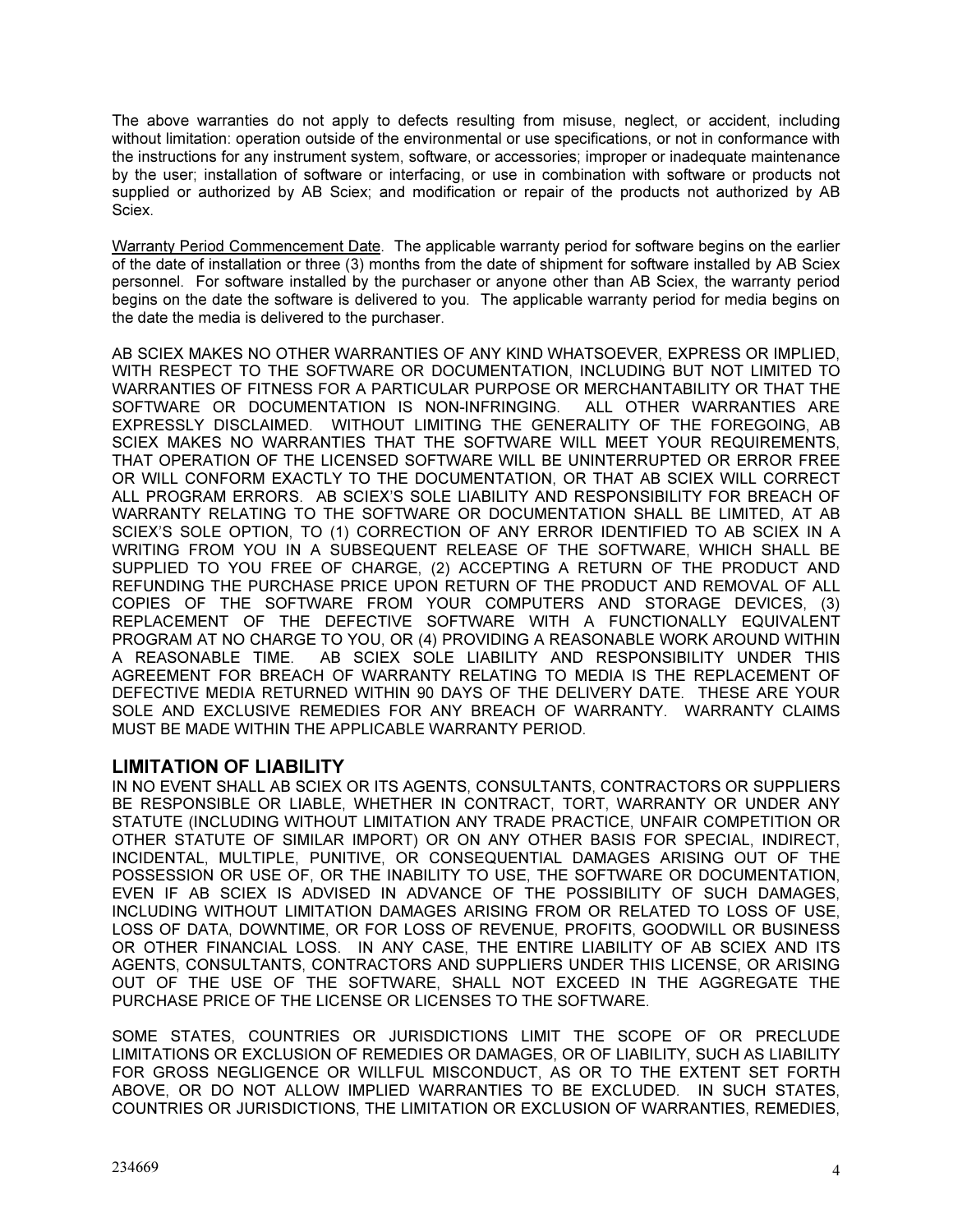DAMAGES OR LIABILITY SET FORTH ABOVE MAY NOT APPLY TO YOU. HOWEVER, ALTHOUGH THEY SHALL NOT APPLY TO THE EXTENT PROHIBITED BY LAW, THEY SHALL APPLY TO THE FULLEST EXTENT PERMITTED BY LAW. YOU MAY ALSO HAVE OTHER RIGHTS THAT VARY BY STATE, COUNTRY OR OTHER JURISDICTION.

## GENERAL

This Agreement shall be governed by laws of the Commonwealth of Massachusetts, U.S.A., exclusive of its conflict of laws provisions. This Agreement shall not be governed by the United Nations Convention on Contracts for the International Sale of Goods. This Agreement contains the complete agreement between the parties with respect to the subject matter hereof, and supersedes all prior or contemporaneous agreements or understandings, whether oral or written. If any provision of this Agreement is held by a court of competent jurisdiction to be contrary to law, that provision will be enforced to the maximum extent permissible, and the remaining provisions of this Agreement will remain in full force and effect. The controlling language of this Agreement, and any proceedings relating to this Agreement, shall be English. You agree to bear any and all costs of translation, if necessary. The headings to the sections of this Agreement are used for convenience only and shall have no substantive meaning. All questions concerning this Agreement shall be directed to: AB Sciex, 500 Old Connecticut Path, Framingham MA U.S.A., Attention: Legal Department.

Unpublished rights reserved under the copyright laws of the United States. AB Sciex LLC, 500 Old Connecticut Path, Framingham, MA 01701 U.S.A.

For Research Use Only. Not for use in diagnostic procedures. The trademarks mentioned herein are the property of AB Sciex Pte. Ltd. or their respective owners. AB SCIEX™ is being used under license. © 2012 AB SCIEX V12-19-11